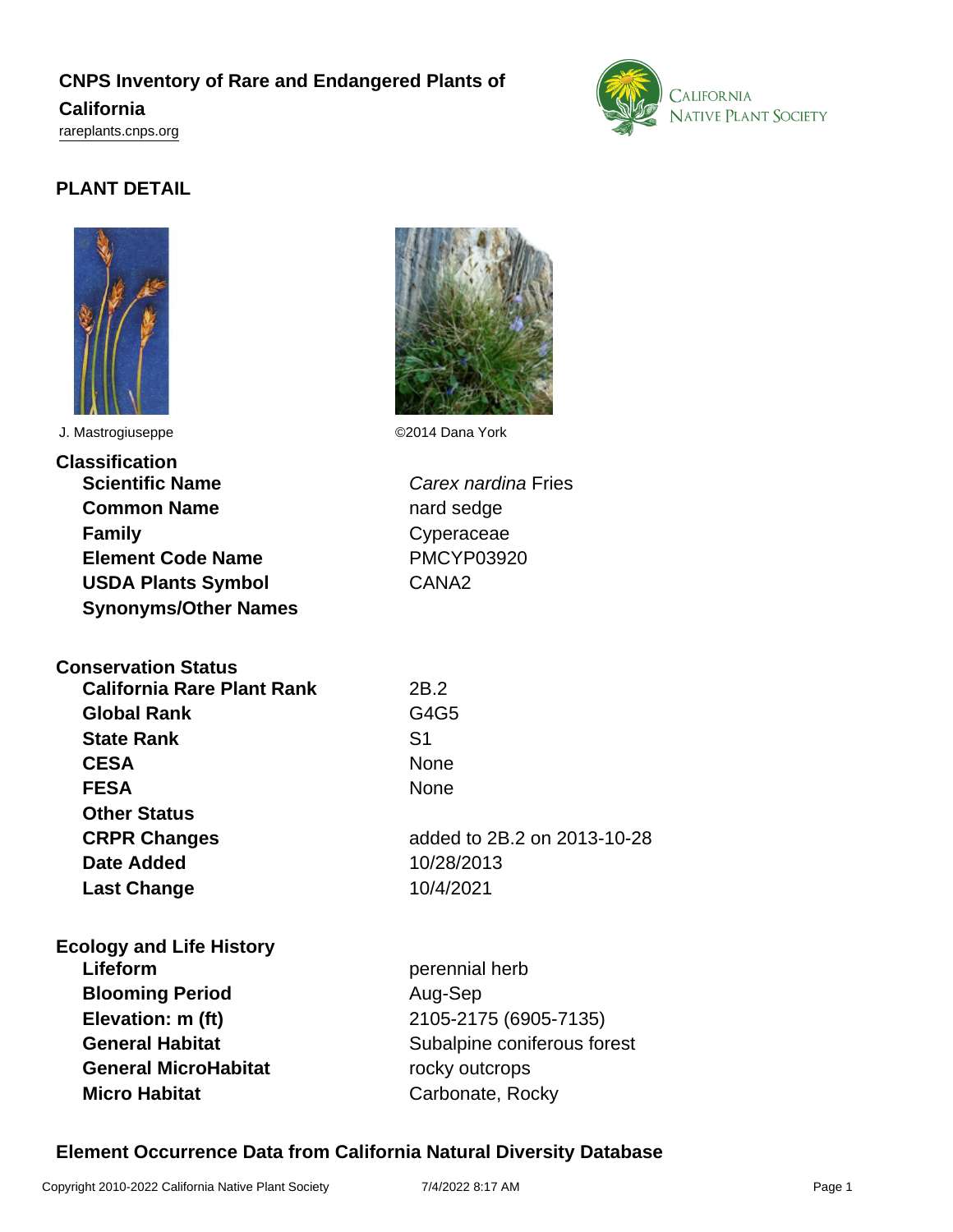| <b>Total Element Occurrences</b><br>Element Occurrence Ranks | 2 |
|--------------------------------------------------------------|---|
| Excellent (A)                                                |   |
| Good (B)                                                     |   |
| Fair (C)                                                     |   |
| Poor (D)                                                     |   |
| None (X)                                                     | O |
| Unknown (U)                                                  | 2 |
| <b>Occurrence Status</b>                                     |   |
| Historical, > 20 years                                       |   |
| Recent, $<$ 20 years                                         | 2 |
| Presence                                                     |   |
| Presumed Extant                                              | 2 |
| <b>Possibly Extirpated</b>                                   |   |
| <b>Presumed Extirpated</b>                                   |   |

### **Location**

**Counties**

**CA Endemic** No. No.

# Siskiyou (SIS)

### **States**

Alaska (AK), California (CA), Colorado (CO), Idaho (ID), Montana (MT), Nevada (NV), Oregon (OR), Utah (UT), Washington (WA), Wyoming (WY)

#### **Quads**

Marble Mountain (4112352)

#### **Notes**

Definitions of codes preceding a county and/or quad:

\* Presumed extirpated

(\*) Possibly extirpated

Species may be present in other areas where conditions are favorable. These data should NOT be substituted for pre-project review or for on-site surveys.

### **General Notes**

Discovered in CA by D. York in 2011; known in CA only from the Marble Mtns. Possibly threatened by global climate shifts and stochastic events. If taxonomically recognized, some North American populations would be attributed to C. hepburnii. Not in TJM 2. See Novitiarum Florae Suecicae Mantissa 2:55 (1839) for original description, and Madroño 59(4):231 (2012) for information on discovery in CA.

### **Distribution**

### **Threats**